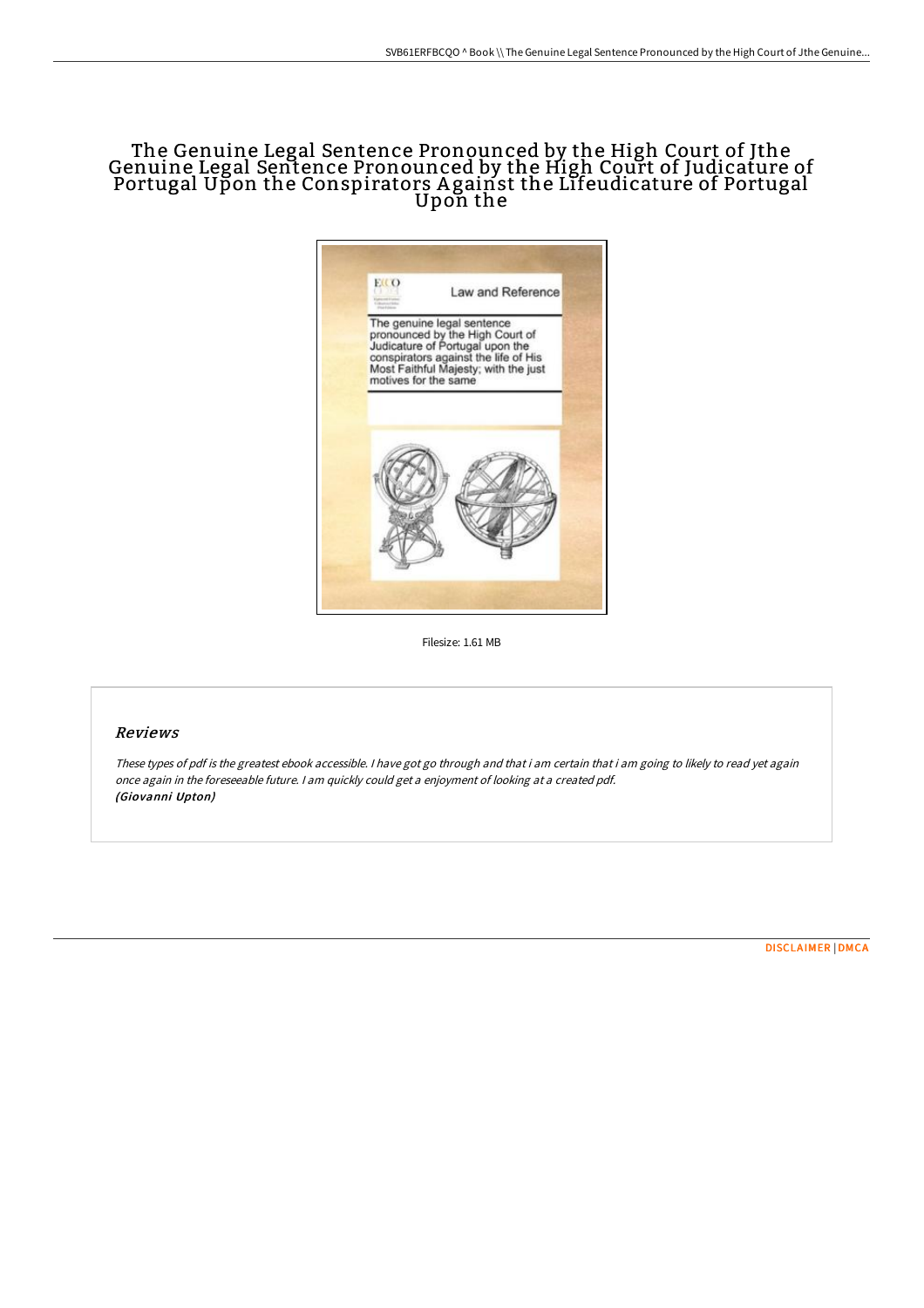### THE GENUINE LEGAL SENTENCE PRONOUNCED BY THE HIGH COURT OF JTHE GENUINE LEGAL SENTENCE PRONOUNCED BY THE HIGH COURT OF JUDICATURE OF PORTUGAL UPON THE CONSPIRATORS AGAINST THE LIFEUDICATURE OF PORTUGAL UPON THE



Gale Ecco, Print Editions, United States, 2010. Paperback. Book Condition: New. 189 x 246 mm. Language: English . Brand New Book \*\*\*\*\* Print on Demand \*\*\*\*\*.The 18th century was a wealth of knowledge, exploration and rapidly growing technology and expanding record-keeping made possible by advances in the printing press. In its determination to preserve the century of revolution, Gale initiated a revolution of its own: digitization of epic proportions to preserve these invaluable works in the largest archive of its kind. Now for the first time these high-quality digital copies of original 18th century manuscripts are available in print, making them highly accessible to libraries, undergraduate students, and independent scholars.This collection reveals the history of English common law and Empire law in a vastly changing world of British expansion. Dominating the legal field is the Commentaries of the Law of England by Sir William Blackstone, which first appeared in 1765. Reference works such as almanacs and catalogues continue to educate us by revealing the day-to-day workings of society.++++The below data was compiled from various identification fields in the bibliographic record of this title. This data is provided as an additional tool in helping to insure edition identification: ++++British LibraryT126799The sentence pronounced upon the Duke of Aveiro, the Marquis and Marquise of Tavora and others on Jan.12 1759, by the Junta da Inconfidencia.Cork: reprinted by Phineas and George Bagnell, and Eugene Swiney, booksellers, 1759. 32p.; 8.

 $\blacksquare$ Read The Genuine Legal Sentence Pronounced by the High Court of Jthe Genuine Legal Sentence Pronounced by the High Court of Judicature of Portugal Upon the Conspirators Against the [Lifeudicature](http://techno-pub.tech/the-genuine-legal-sentence-pronounced-by-the-hig.html) of Portugal Upon the Online Download PDF The Genuine Legal Sentence Pronounced by the High Court of Jthe Genuine Legal Sentence Pronounced by the High Court of Judicature of Portugal Upon the Conspirators Against the [Lifeudicature](http://techno-pub.tech/the-genuine-legal-sentence-pronounced-by-the-hig.html) of Portugal Upon the